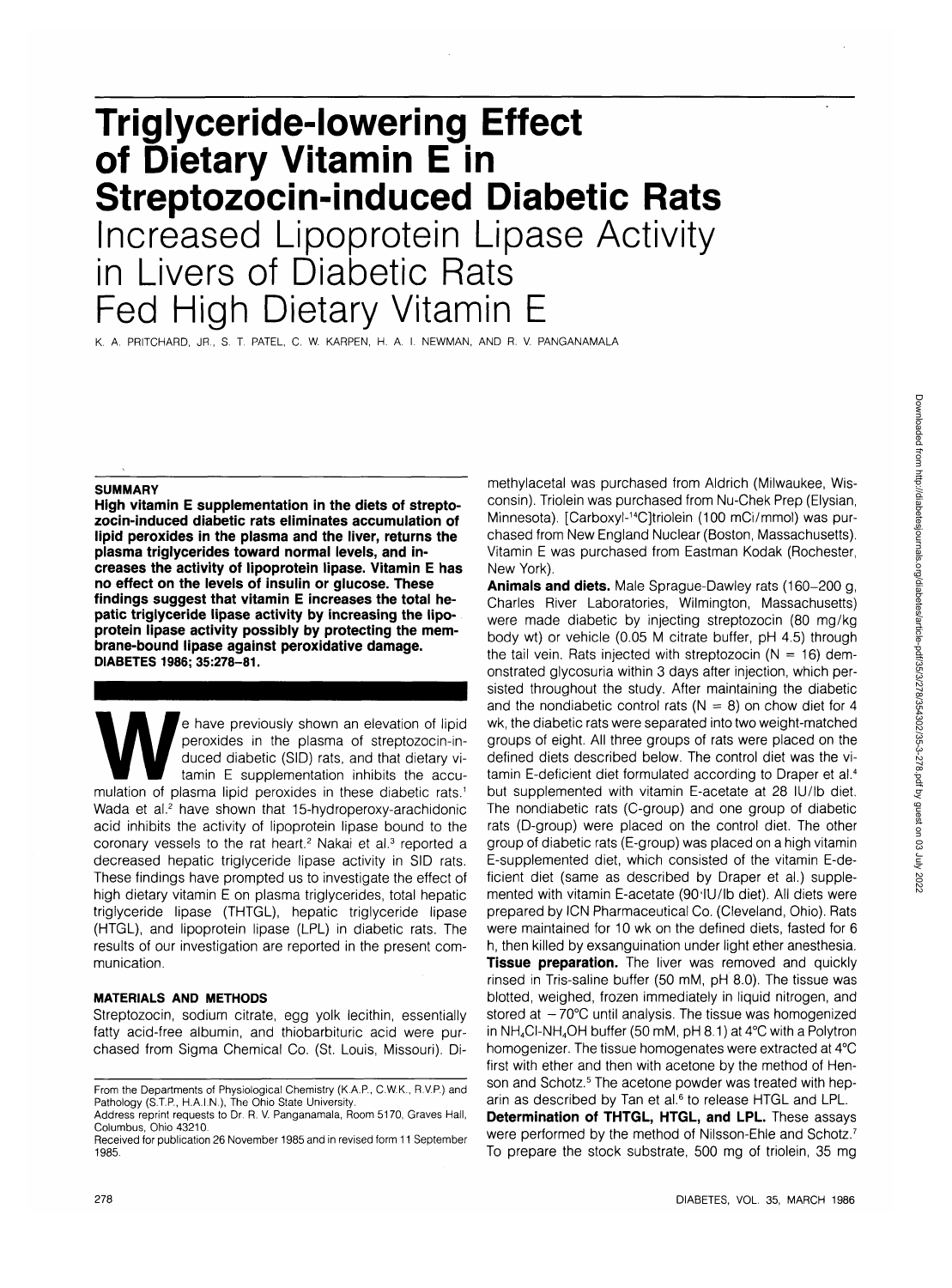## K. A. PRITCHARD AND ASSOCIATES

egg lecithin, and 30  $\mu$ Ci of <sup>14</sup>C-triolein were placed in a 25ml counting vial, to which 10 g of glycerol was added. This mixture was homogenized with a Polytron homogenizer at 4°C. The vial was capped under nitrogen and allowed to stand overnight. One volume of stock substrate was added to 4 vol Tris-HCI buffer (0.2 M, pH 8.0) containing 3% (wt/ vol) bovine albumin and 1 vol heat-inactivated rat serum, and mixed vigorously. To 0.1 ml of the working substrate, 0.1 ml of the acetone powder extract or an equivalent volume of buffer as control was added. Incubations were carried out at 37°C with gentle shaking. The reaction was stopped by addition of 3.25 ml of methanol-chloroform-heptane (1.41:1.25:1, vol/vol/vol), and the 14C-oleate partitioned by addition of 1.05 ml potassium carbonate-borate buffer (0.1 M, pH 10.5) as described by Schotz et al.<sup>8</sup> NaCl was added to duplicate assay tubes such that the final concentration was 1 M. The activity was defined as HTGL and the difference between the THTGL (without NaCI) and HTGL (with 1 M NaCI) as LPL.

Radioactivity was counted in a Beckman LS8100 liquid scintillation counter (Beckman Instruments, Fullerton, California) with quench correction. Results are expressed as nmol free fatty acid released/mg tissue/h.

**Triglyceride analysis.** Plasma triglycerides were determined by the method of Sampson et al.<sup>9</sup> using A-Gent triglyceride reagent on a Abbott Bichromatic Analyzer (ABA-100).

**Glucose determination.** Plasma glucose was determined by the enzymatic glucose-oxidase peroxidase reaction with 5-aminophenonazone as the chromaphore.<sup>10</sup> The standards and reagent were purchased from Bio-Dynamics/BMC (Indianapolis, Indiana).

**Insulin determination.** Plasma insulin levels were determined by RIA using guinea pig anti-porcine insulin antiserum, which was 100% cross-reactive with rat insulin. Rat insulin standards were used for calibration. Separation of bound



**FIGURE 1. Plasma triglyceride for C-, D-, and E-groups of rats (mg/dl). N = 8 animals in each group. (C- vs D-group, P < 0.001; D- vs E-group, P < 0.02; C- vs E-group, P < 0.02).**



**FIGURE 2. (a) Liver lipid peroxides (measured as MDA) for C-, D-, and E-groups of rats. N = 8 animals in each group. (C- vs D-group, P < 0.05; D- vs E-group, P < 0.02; and C- vs E-group, NS). (b) Plasma lipid peroxides (measured as MDA) for C-, D-, and E-groups of rats. N = 8 animals in each group. (C- vs D-group, P < 0.001; D- vs E-group, P < 0.0001; and C- vs E-group, NS).**

from free immunoreactive insulin was achieved by polyethvlene glycol precipitation.<sup>11</sup>

**Vitamin E analysis.** Plasma vitamin E levels were determined by the HPLC method of Hatam and Kayden as previously described.<sup>1</sup> Liver vitamin E levels were estimated by a modification of the same procedure. Liver samples were homogenized in  $NH_4C$ I-NH $_4$ OH (50 mM, pH 8.1) and aliquots were removed for the saponification step. Vitamin E content was calculated based on wet tissue weight of the sample expressed as mg vitamin E/g tissue.

**Determination of MDA.** Lipid peroxides (MDA) in the plasma were measured by a modified method of Satoh<sup>12</sup> and Yagi<sup>13</sup> and the reaction product of thiobarituric acid (TBA) and lipid peroxides was detected fluorometrically.<sup>13</sup> The change from spectrophotometric to fluorophotometric detection increased the sensitivity of the analysis 10-fold. The standard curve for the MDA determinations was linear from 0 to 10 nmol MDA/ ml. For the measurement of liver lipid peroxides, the tissue was homogenized in NH<sub>4</sub>CI-NH<sub>4</sub>OH buffer (50 mM, pH 8.1) with a Polytron homogenizer. The homogenate was directly used for the TBA reaction. The procedure for estimating MDA in the homogenate is similar to that employed for the plasma. **Data analysis.** Differences between means were analyzed for significance with the Fischer least significant difference.14 Data are presented as mean  $\pm$  SEM. NS denotes differences are not significant. Significance is defined as a P-value of  $≤0.05.$ 

## **RESULTS**

Both D- and E-group rats displayed similar degrees of hyperglycemia and hypoinsulinemia and failed to gain weight when compared with the age-matched control group rats [glucose (mM):  $C = 8.7 \pm 0.67$ ,  $D = 30.7 \pm 7.3$ , and  $E =$  $27.3 \pm 6.6$ ; insulin (ng/ml):  $C = 15.8 \pm 1.2$ ,  $D = 1.1 \pm 1.5$ 0.67, and  $E = 1.5 \pm 0.9$ . Figure 1 shows plasma triglyceride values in the three groups of rats. The D-group rats exhibited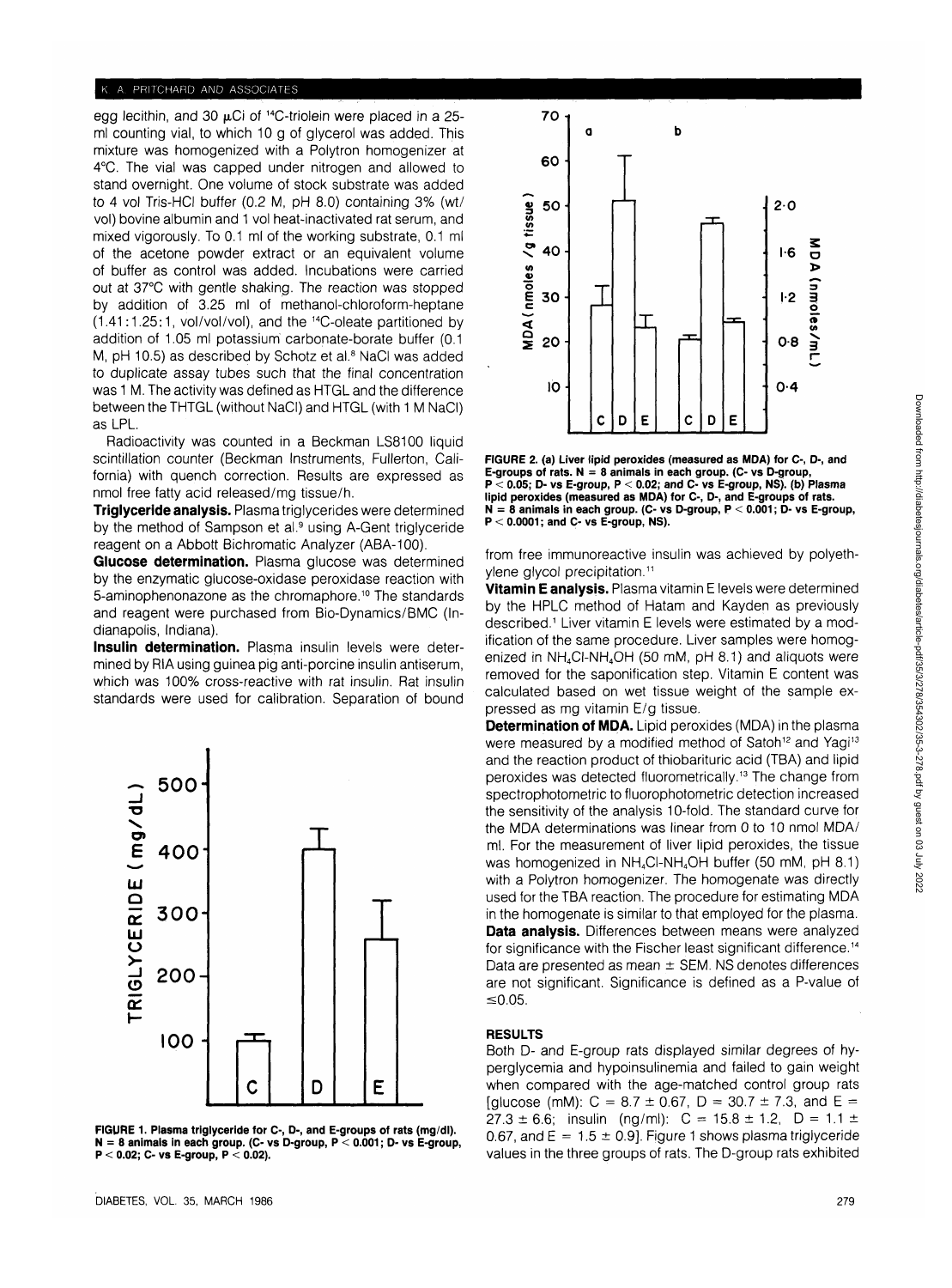### fRIGLYCERIDE-LOWERING EFFECT OF VITAMIN E IN STZ-INDUCED RATS



**FIGURE 3. Total hepatic triglyceride lipase (a), hepatic triglyceride lipase (b), and lipoprotein lipase (c) for C-, D-, and E-groups of rats. N = 8 animals in each group, (a) C- vs D-group, P < 0.001, D- vs Egroup, P < 0.002, C- vs E-group, NS; (b) C- vs D-group, P < 0.001, D- vs E-group, NS, C- vs E-group, P < 0.01; (c) C- vs D-group, NS, D- vs Egroup, P < 0.001, C- vs E-group, P < 0.001.**

a fourfold increase in plasma triglyceride content when compared with the C-group rats ( $P < 0.001$ ). The E-group rats exhibited significantly lower (38%) plasma triglycerides compared with the D-group rats ( $P < 0.02$ ), while still being significantly different from the C-group rats  $(P < 0.02)$ .

Lipid peroxides measured as MDA in the liver tissue of the D-group rats were significantly elevated  $(P < 0.05)$  when compared with those in the liver of the C-group rats (Figure 2A). Lipid peroxides in the liver tissue of E-group rats were significantly decreased compared with those in the liver of D-group rats ( $P < 0.02$ ) but not significantly different from those of C-group rats. Lipid peroxides measured as MDA in platelet-free plasma (PFP) of the D-group rats were significantly elevated compared with MDA of C-group rats  $(P < 0.001$ , Figure 2B). Lipid peroxides in PFP of the E-group rats were significantly decreased compared with the D-group rats ( $P < 0.001$ ) but not significantly different from the Cgroup rats.

Plasma vitamin E content of the D-group rats was 3.6 times higher than that of the C-group rats (C =  $3.8 \pm 0.2 \mu$ g/ml and  $D = 13.5 \pm 2.5 \,\mu\text{g/ml}$ , P < 0.01). Plasma vitamin E content of the E-group rats was also significantly higher than that of the C-group rats (E =  $13.8 \pm 2.0$  µg/ml, P < 0.01) but was not significantly different from that of the D-group rats. Even though there was no significant difference in the liver vitamin E content between the C- and D-group rats, liver vitamin E content of the E-group rats was 2.5 times higher than that of the D-group and C-group rats ( $C = 2.7 \pm 0.2$ mg/g,  $D = 3.3 \pm 0.5$  mg/g, and  $E = 8.2 \pm 0.6$  mg/g, C,D versus E,  $P < 0.001$ ). Thus high dietary vitamin E in the Egroup rats increased liver vitamin E content and the ratio of plasma vitamin E to plasma triglyceride ( $\mu$ g vitamin E/mg triglyceride) without changing their total plasma vitamin E content (C = 3.8  $\mu$ g/mg, D = 3.4  $\mu$ g/mg, and E = 5.3  $\mu$ g/ mg).

The activities of THTGL, HTGL, and LPL for the C-, D-, and E-group rats are shown in Figure 3. The activity of THTGL for the D-group rats was significantly reduced compared with the C-group rats  $(P < 0.001$ , Figure 3A). The activity of THTGL for the E-group rats was significantly increased when compared with the D-group rats  $(P < 0.002)$ , but not significantly different from that for the C-group rats. In the presence of 1 M NaCI, LPL activity is inhibited and the remaining activity is defined as HTGL (Figure 3B). The activity of HTGL in the D- and E-group rats is significantly decreased when compared with HTGL activity in C-group rats  $(P < 0.001$ ,  $P < 0.01$ , respectively). Due to variation of results there is no significant difference in HTGL activities between D- and Egroup rats even though E-group HTGL activities are approximately 50% increased over D-group HTGL activities. However, with subtraction of HTGL activities from THTGL activities, there is a significant increase (approx. 400%) in the LPL activity of the E-group rats compared with that of C- and Dgroup rats ( $P < 0.001$ , Figure 3C).

## **DISCUSSION**

The current study demonstrates the effects of dietary vitamin E on the concentration of plasma triglycerides and the activities of THTGL comprised of HTGL and salt-sensitive LPL in SID rats. Our observation of high plasma triglycerides in the D-group rats is consistent with studies from other laboratories.<sup>15,16</sup> When the diabetic rats were placed on a high vitamin E diet, we observed partial reduction of the concentration of plasma triglycerides.

Even though several studies have demonstrated a correlation between plasma triglycerides and the activities of extrahepatic lipoprotein lipase<sup>15-18</sup> and of HTGL<sup>3,19,20</sup> in diabetic subjects, the precise cause for the accumulation of triglyceride-rich lipoproteins from plasma of SID rats is not clear. HTGL and LPL play important roles in postheparin lipolytic activity<sup>21</sup> and in the metabolism of VLDL and remnants.<sup>22,23</sup> Recently, Nomura et al.<sup>17</sup> demonstrated that low HTGL activity in SID rats is in part responsible for hypertriglyceridemia. We have chosen in this investigation to measure the activities of THTGL, HTGL, and LPL by salt inhibition in the C-, D-, and E-groups of rats in order to explain the decrease of plasma triglycerides by high dietary vitamin E. High vitamin E supplementation in the diet of diabetic rats has restored the hepatic lipase activity through an increase in LPL.

In a different study,<sup>1</sup> we have demonstrated a reduction of lipid peroxides in the plasma of diabetic rats when diets were supplemented with high vitamin E. In the present study, liver lipid peroxides in the D-group were elevated without any significant decrease in their vitamin E content when compared with those in the C-group. However, liver lipid peroxides of the vitamin E-supplemented group were significantly decreased with a concomitant increase in liver vitamin E content when compared with those of the D-group. At the present time it is paradoxical why liver vitamin E content of the D-group rats was not decreased while their lipid peroxides were increased.

The source of lipid peroxides in the D-group rats is not known. However, it is a well-known fact that lipid peroxides result from free radical reactions in the lipids of biomembranes. Possible sources of these free radicals could be the NADPH oxidase system, lipoxygenase and cyclooxygenase. The NADPH oxidase system generates  $O_2^{\perp 24}$  and  $H_2O_2$ , 25 potent lipid peroxidizing agents. Lipoxygenase activity, which produces hydroperoxy-fatty acids from arachidonic acid, is increased in vitamin E deficiency<sup>26,27</sup> and diabetes.<sup>28</sup> Cyclooxygenase activity, which produces endoperoxides of arachi-